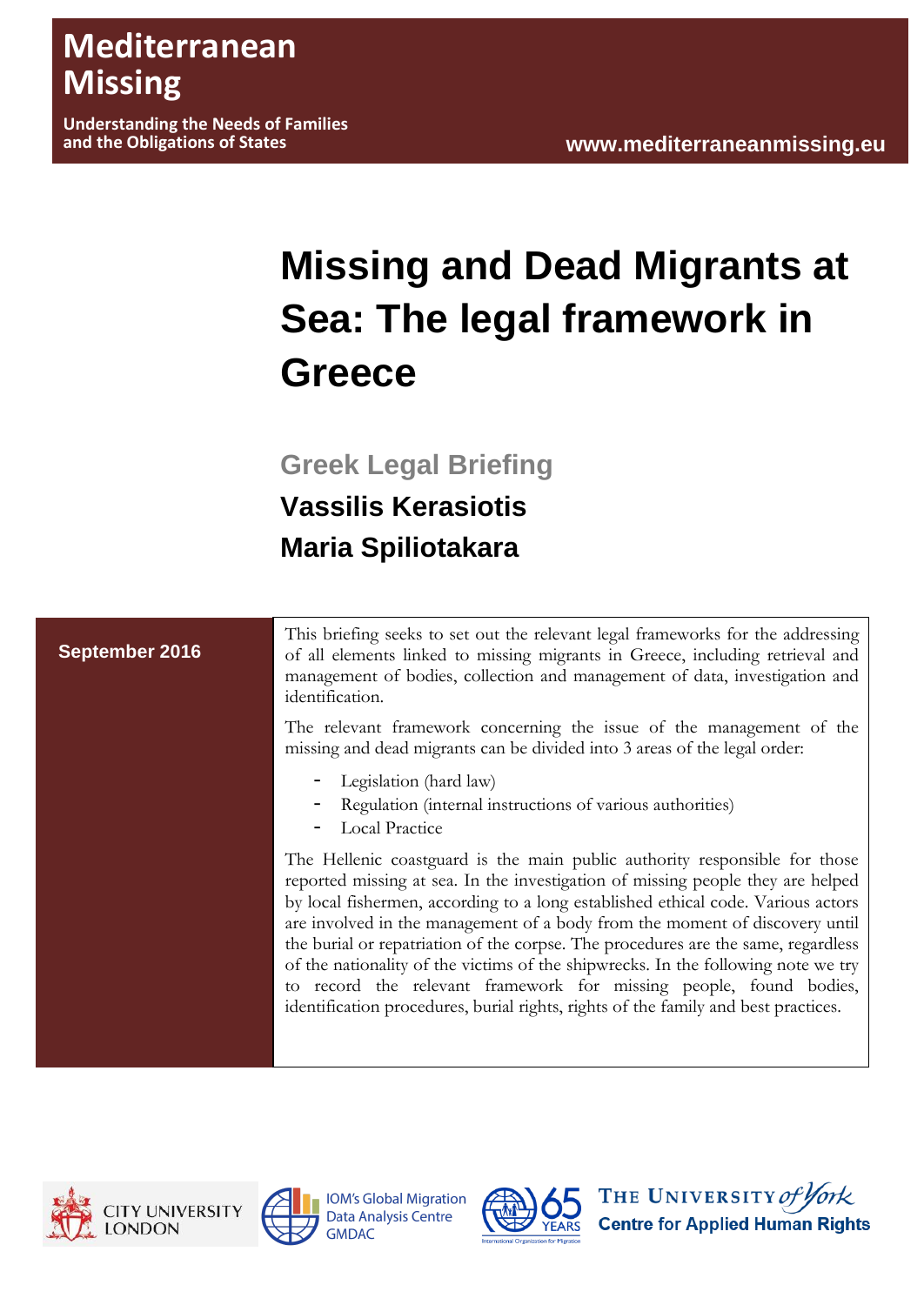Both authors are attorneys –at-law.

**The opinions expressed in the report are those of the authors and do not necessarily reflect the views of the International Organization for Migration. The designations employed and the presentation of material throughout the report do not imply the expression of any opinion whatsoever on the part of IOM concerning the legal status of any country, territory, city or area, or of its authorities, or concerning its frontiers or boundaries.**

**The Project Team gratefully acknowledges the contributions of family members and survivors, NGOs and government officials who agreed to be interviewed, as well as IOM's officials for advice during the drafting of this report. Any errors remain the responsibility of the authors.**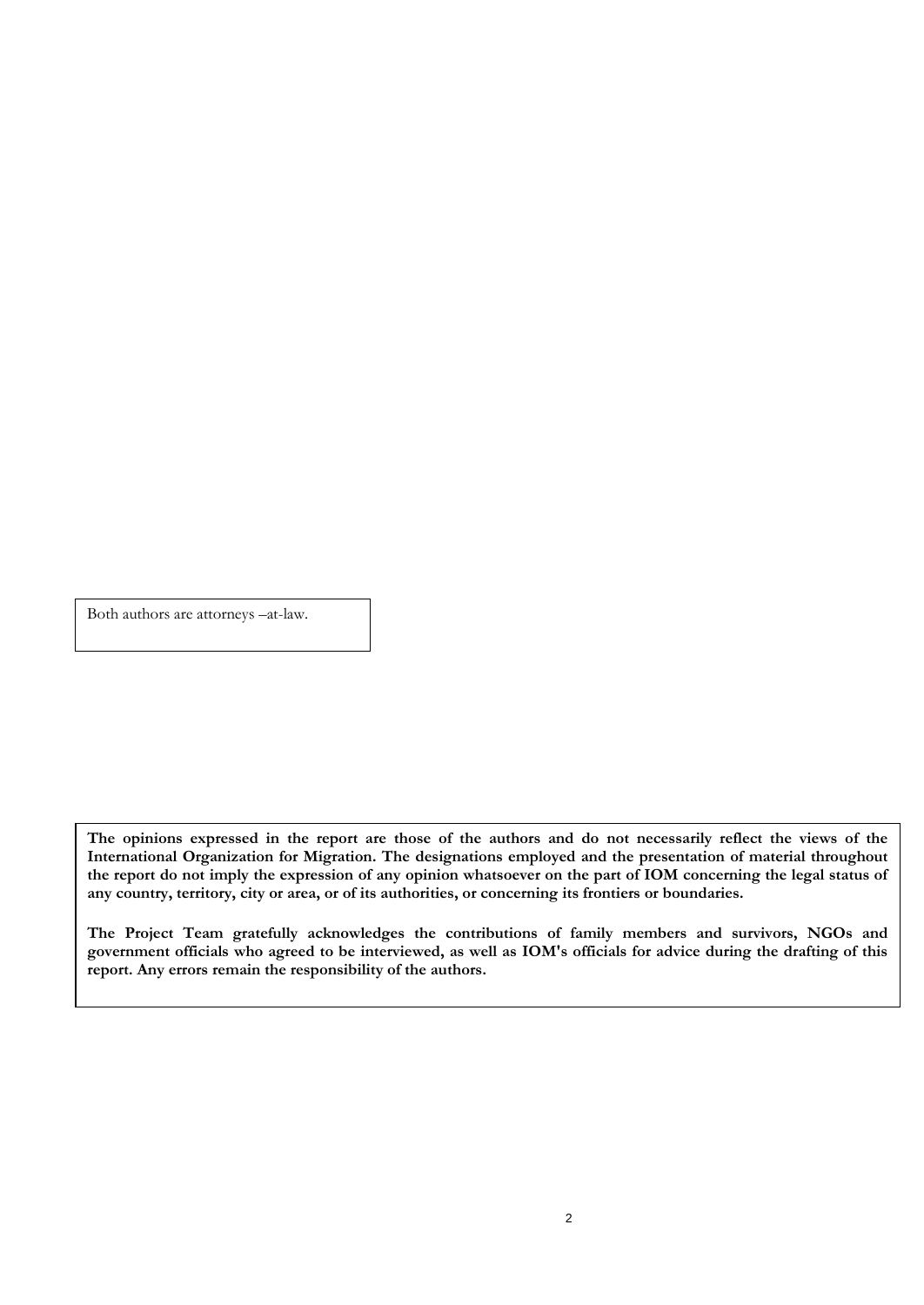## TABLE OF CONTENTS

| The state obligation to search for people in danger at sea and for missing persons<br>at sea | 4              |
|----------------------------------------------------------------------------------------------|----------------|
| International law                                                                            | $\overline{4}$ |
| Domestic Law                                                                                 | $\overline{4}$ |
| The right to investigation into the causes of death of migrants at sea                       | 5              |
| DNA identification                                                                           | 5              |
| <b>Domestic Law</b>                                                                          | 6              |
| Presumption of death, articles 39-50 of the Civil Code                                       | 6              |
| Code of Criminal Procedure                                                                   | 6              |
| Law 3772/2009                                                                                | 7              |
| Athens Forensic Service                                                                      | 7              |
| Directorate of Criminal Investigations                                                       | 7              |
| International Law                                                                            | 8              |
| The right to the search and collection of bodies of family members drowned at sea            |                |
|                                                                                              | 10             |
| The right to a religious burial of the relatives' choice                                     | 10             |
| Registering the death                                                                        | 11             |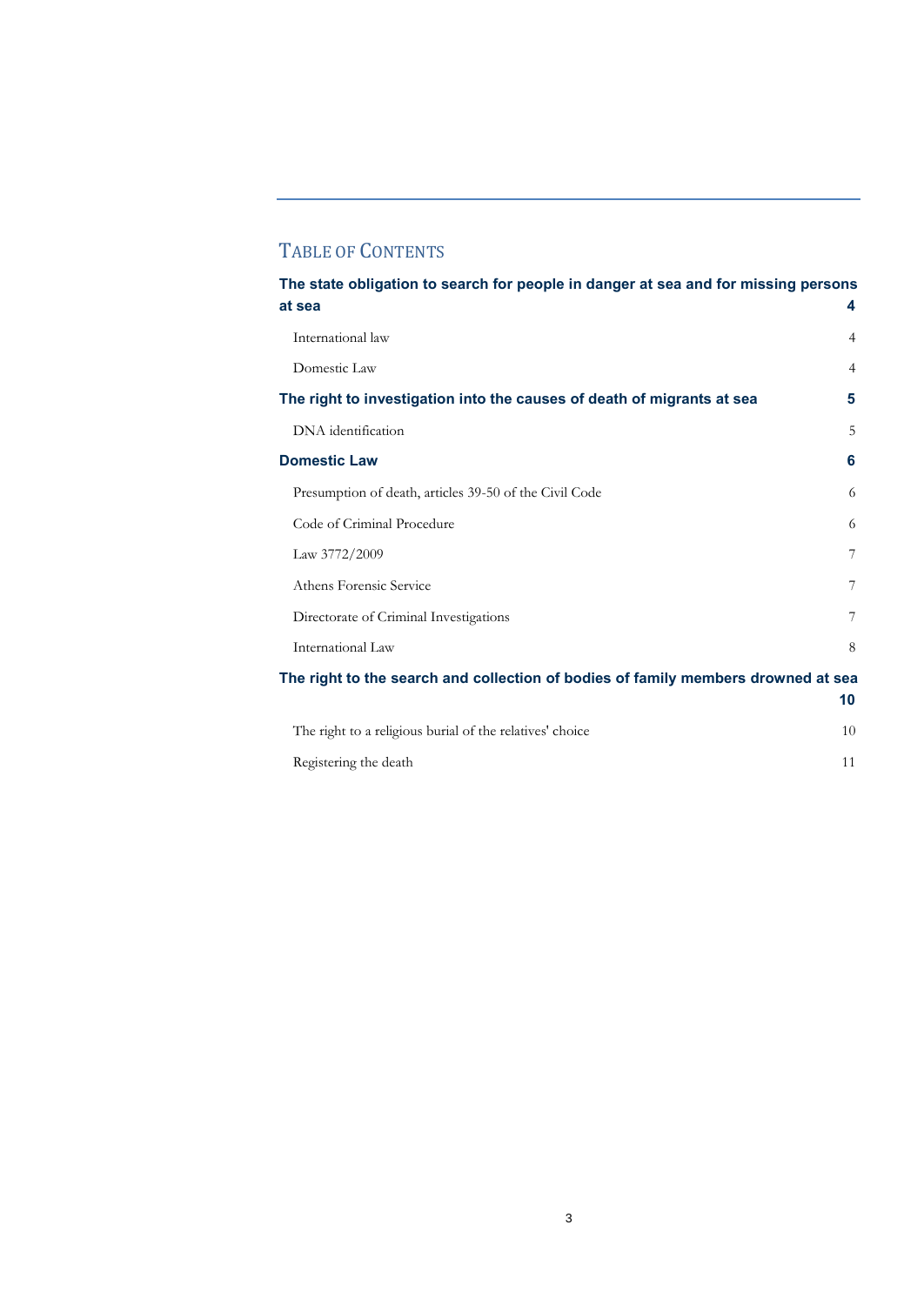## <span id="page-3-0"></span>**THE STATE OBLIGATION TO SEARCH FOR PEOPLE IN DANGER AT SEA AND FOR MISSING PERSONS AT SEA**

The relevant legal framework, both domestic and international, is very consistent regarding the obligation of the state to require the master of a ship flying its flag to provide help to people in danger at sea, regardless of how these people are travelling, their legal status, or their number. More particularly, the international conventions listed below, transposed in national law, also impose an obligation to establish search and rescue centres, as well as an obligation for humanitarian treatment of persons rescued at sea. Apart from the existing international and national laws, the obligation of the state to rescue people in danger at sea, and to search with due diligence for persons missing at sea, derives mainly from the Greek Constitution, article 2 para. 1, stating that the main obligation of the State is the protection and respect of human life. It also derives from the European Convention on Human Rights, article 2, protecting the right of every person to his or her life, imposing various positive obligations for the States, including a positive duty to prevent the loss of life, and an obligation to investigate suspicious deaths -see below.

It is to be noted that, where search and rescue at sea is concerned, there is no legal framework discriminating between Greek nationals and third country nationals - regardless of their legal status, as long they are within the Greek territory.

#### <span id="page-3-1"></span>*International law*

The following international instruments are integrated into Greek domestic law

- United Nations Convention on the Law of the Sea, 1982, Article 98, as integrated with Law 2321/1995;
- International Convention for the Safety of Life at Sea, 1974, chapter V, regulation 33, promulgated with Law 1045/1980, as amended with P.D. <sup>1</sup> 199/2005 International Convention on Maritime Search and Rescue, 1979, (SAR), chapter 2.1.1, promulgated with Law 1844/1989, as amended with P.D 201/2000 Convention on Facilitation of International Maritime Traffic, 1965, in particular Section 6.C, Standards 6.8-6.10, promulgated with the Legislative decree 1028/1971 International Convention on Salvage, 1989, Article 10, promulgated with Law 2391/1996 (ΦΕΚ Α' 55/21-3-1996);
- IMO Resolution A 920 (22): safety measures and procedures for the treatment of persons rescued at sea;
- 2004 Amendments to SOLAS and SAR (78<sup>th</sup> session of MSC) chapter V of the International Convention for the Safety of Life at Sea (SOLAS), chapters 2, 3 and 4 of the Annex to the International Convention on Maritime Search and Rescue Convention (SAR Convention).

#### <span id="page-3-2"></span>*Domestic Law*

"The master of a ship, not rendering help to a person in danger at sea, though having been able to do so without risking the ship, the crew or the passengers, is punished with a prison sentence of at least three months and a fine." (Article 227 of the Public Maritime Law Code)

The general coordination of search and rescue is done by the Single Search and Rescue Coordination Center (SSRCC), instituted by law 1844/1989, responsible for accidents and casualties at sea. The SSRCC co-ordinates Search and Rescue Centres in each Coastguard. The general way of dealing with disasters, such as accidents at sea, is provided for in the ministerial decision 1299/2003, and the additional ministerial decision 3384/2006. This general planning is called "National Plan Xenokratis" and gives directions to the competent Ministries, also defining the responsible services coordination units. The "National Plan Xenokratis", instituted by the aforementioned ministerial decisions, is meant to be

-

<sup>1</sup> P.D = Presidential Decree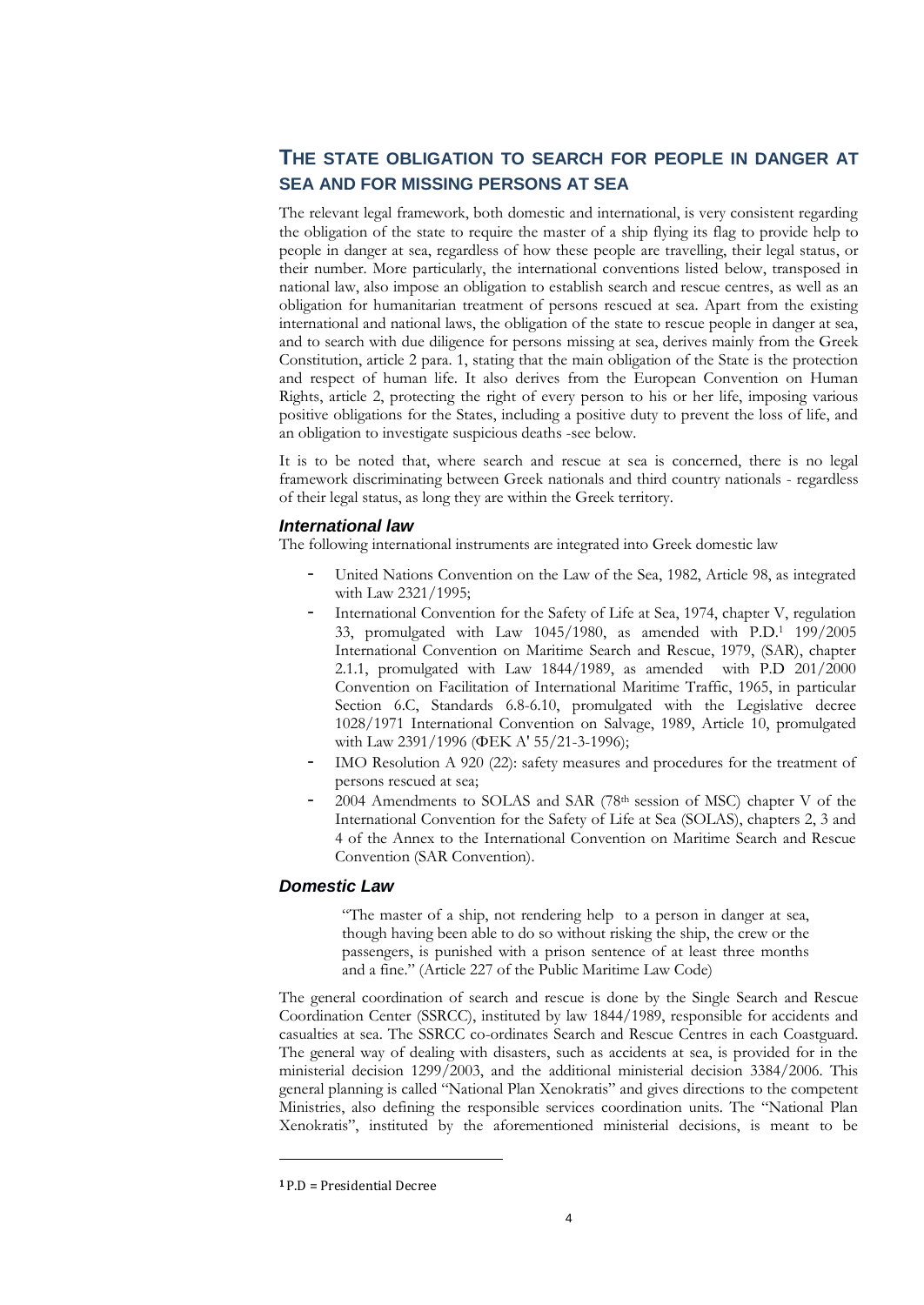comprehensive planning, assigning other national authorities and services to issue detailed plans for each kind of disaster. Those detailed plans are not yet issued.

Since no specific plans have been adopted, the modus operandi of the competent authority, the Hellenic Coastguard, when searching for missing and dead people at sea, is defined by internal orders of the Coastguard, considered to be confidential documents not publicly accessible. An example of the modus operandi defined by internal orders is, e.g. the three day period in which to search for missing people at sea, after a shipwreck, instead of any other time limit. This 3 day search and rescue operation for the missing, despite the limited capacity, is considered a standard operating procedure. Many corpses have however been found in the 3 days after the shipwreck.

## <span id="page-4-0"></span>**THE RIGHT TO INVESTIGATION INTO THE CAUSES OF DEATH OF MIGRANTS AT SEA**

These rights are protected by the Greek Constitution, article 2 para. 1, also protecting human dignity, and article 5, protecting the honour of every person in the Greek territory, regardless of the person's nationality, race, language and political beliefs. In article 21 of the Constitution, the family is put under the State's protection.

In the European Convention on Human Rights, Article 2, for the protection of the human life, includes a procedural obligation to investigate unlawful or suspicious deaths, also including the right of the family to be informed on the progress of the investigation. <sup>2</sup> This obligation of investigation is a duty of action, not a duty of presenting a result. Article 3 which prohibits inhuman and degrading treatment is found to be applicable to degrading treatment of the dead body of a family member, <sup>3</sup> whereas article 8 provides a right to respect for one's "private and family life". There are no specific domestic laws about the bodies of migrants losing their life at sea. The general provisions about police investigations – the Code of Criminal Procedure - hereinafter CCP, the provisions of the Civil Code for the presumption of death, and the other general laws listed below, apply. The legal dimension of this positive obligation is Law 3772/2009, providing for an independent body of "Forensic Experts" belonging to the Ministry of Justice, having the duty to investigate all "violent deaths", including drownings at sea. Under Greek law, drownings at sea are considered to be violent deaths, and are dealt with accordingly, where penal procedures and identification procedures are concerned, without being differentiated or specialised in any way.

#### <span id="page-4-1"></span>*DNA identification*

**.** 

As far as genetic identification is concerned, there is no relevant domestic law apart from the general provisions for police investigation mentioned above. Collection and use of genetic data also falls within the mandate of the Hellenic Data Protection Authority, an independent administrative authority. International law does not have any specific provisions for protecting genetic data. International humanitarian law and international human rights law recognize the need to provide special protection for persons affected by armed conflict. However, these bodies of law contain only general principles relating to confidentiality, privacy, non-discrimination, and human dignity that can be applied to the protection of genetic data. In October 2003, UNESCO finalized the text of the International Declaration on Human Genetic Data -see below.

<sup>&</sup>lt;sup>2</sup> ECHR, Case of Varnava and others v. Turkey, (Applications nos. 16064/90, 16065/90, [16066/90, 16068/90, 16069/90, 16070/90, 16071/90, 16072/90](http://hudoc.echr.coe.int/eng%23%257B) and [16073/90\)](http://hudoc.echr.coe.int/eng%23%257B), Case of Papapretrou and others v. Greece, (Application n[o 17380/09\)](http://hudoc.echr.coe.int/eng%23%257B). <sup>3</sup> ECHR, 13.1.2015, Elberte v. Latvia (61243/08)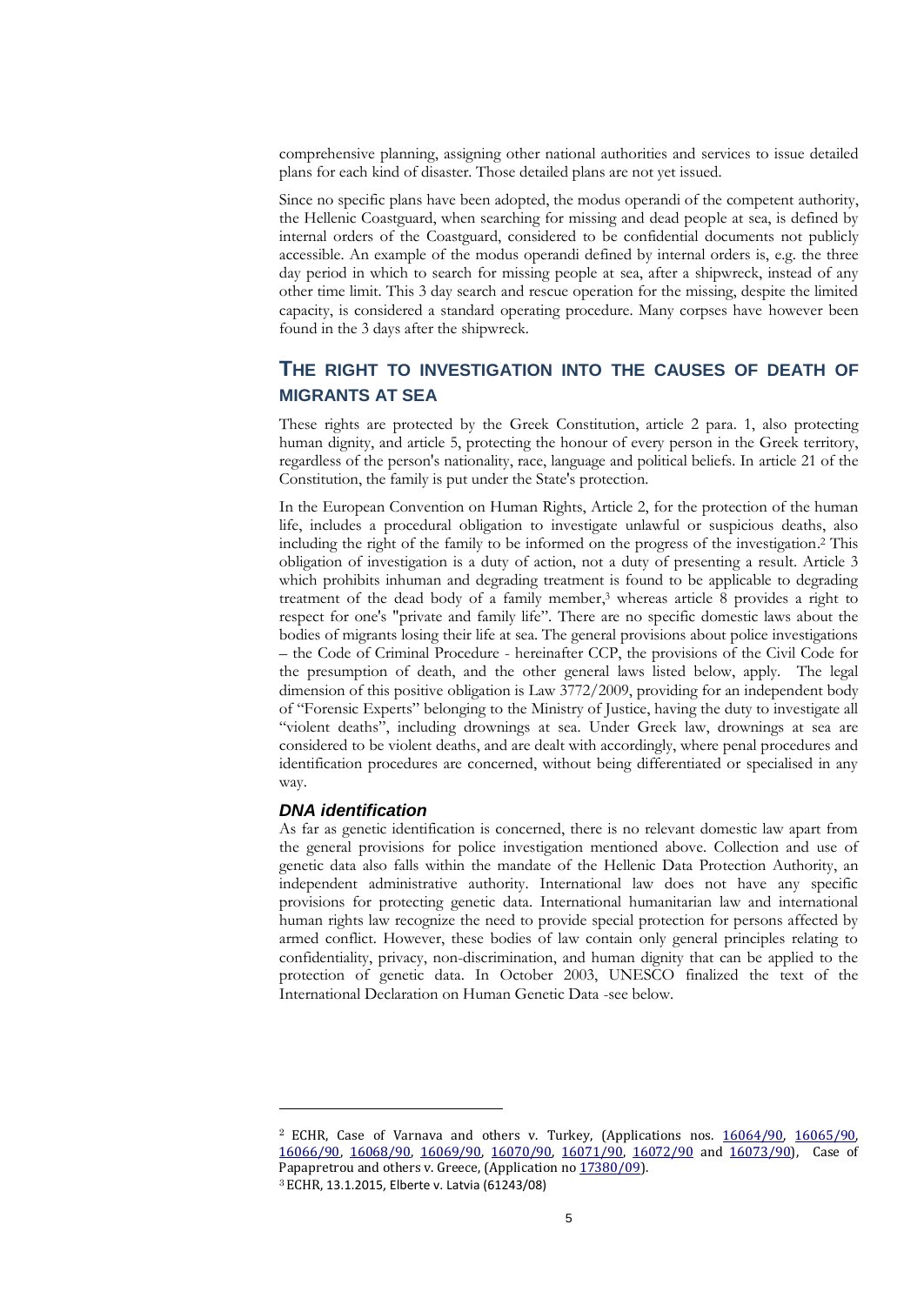## <span id="page-5-0"></span>**DOMESTIC LAW**

#### <span id="page-5-1"></span>*Presumption of death, articles 39-50 of the Civil Code*

The term "missing person" in the Greek framework, exists in the ratified Geneva conventions of international humanitarian law (Geneva Convention (I) for the Amelioration of the Condition of the Wounded and Sick in Armed Forces in the Field (1949); - Geneva Convention (II) for the Amelioration of the Condition of Wounded, Sick and Shipwrecked Members of Armed Forces at Sea (1949); - Geneva Convention (III) relative to the Treatment of Prisoners of War (1949); - Geneva Convention (IV) relative to the Protection of Civilian Persons in Time of War (1949); - Protocol additional to the Geneva Conventions of 12 August 1949, and relating to the Protection of Victims of International Armed Conflicts [Protocol I] (1977); - Protocol additional to the Geneva Conventions of 12 August 1949, and relating to the Protection of Victims of Non-International Armed Conflicts [Protocol II] (1977), applicable in armed conflicts and - International Convention for the Protection of All Persons from Enforced Disappearance (2006), ratified with Law 4268/2014.

Search and identification of missing persons is one of the major responsibilities of the Greek Police, provided for in Article 124 of Presidential Decree 141/1991. Regulatory police order No. 2/1985 states: "When an alien disappears, or if there are indications that the person disappeared is the victim of a crime, or when the missing person is younger than 14 years old, after objective assessment of each case, the police officer immediately issues local and special "search warrants" to the competent administration. Regulatory Police Order No1/2010 adds that in case of disappearance of Aliens INTERPOL is also notified.

During times of peace, according to civil code (articles 39- 50), whenever there is a strong possibility that a person has died, but not been found, could be declared "presumed dead", one year from the threatening to his or her life. This framework is applicable not only to Greek citizens who drown, but also to every person under Greek jurisdiction. Consequently, until this judicial declaration of death, every person is alive and has all the rights to recognition everywhere as a person before the law. It important to note at this point, that according to the jurisprudence of the European Court of Human Rights, the existence of a procedure for the presumption of death, or the subjection of the family of a missing person to this procedure, does not release the State of its obligation to search for a missing person with due diligence -see case of Varnava and Others v. Turkey (ECtHR 18 September 2009, Appn nos 16064/90-16073/90), amongst others.

#### <span id="page-5-2"></span>*Code of Criminal Procedure*

-

Most articles about police preliminary examination, police investigation and the inquiry apply to the cases of migrants dying at sea. More specifically: the Hellenic Coast Guard is considered to be, apart from a war unit in cases of war, also an autonomous and separate branch of the police, a maritime police that is in charge of the territorial sea, the sea shore and ports - thus, they have the duty and the authority to act as judicial police, investigating and prosecuting crimes, violent deaths, suspicious deaths and disappearances within the aforementioned places of their competence. This investigation is taking place according to the Code of Criminal Procedure. Notably, article 239 of CCP, states that the purpose of the police investigation is the collection of all necessary evidence, and that the authorities in charge make all possible effort to find out the truth. All possible effort and all necessary evidence include, among others, witness statements, forensic reports, and autopsies.

Article 31 paragraph 2 combined with article 241 of CCP, determine the obligation to conduct these procedures -police investigation, preliminary examination etc - in writing.

Note at this point, that the Forensic Experts and the officers of the Hellenic Coast Guard are considered to be investigators<sup>4</sup>, having the duties and authorities described above.

<sup>4</sup> For the Forensic Experts see Law 3772/2009, for the officers of the hellenic coast guard see article 21 par. 2 Law 4033/2011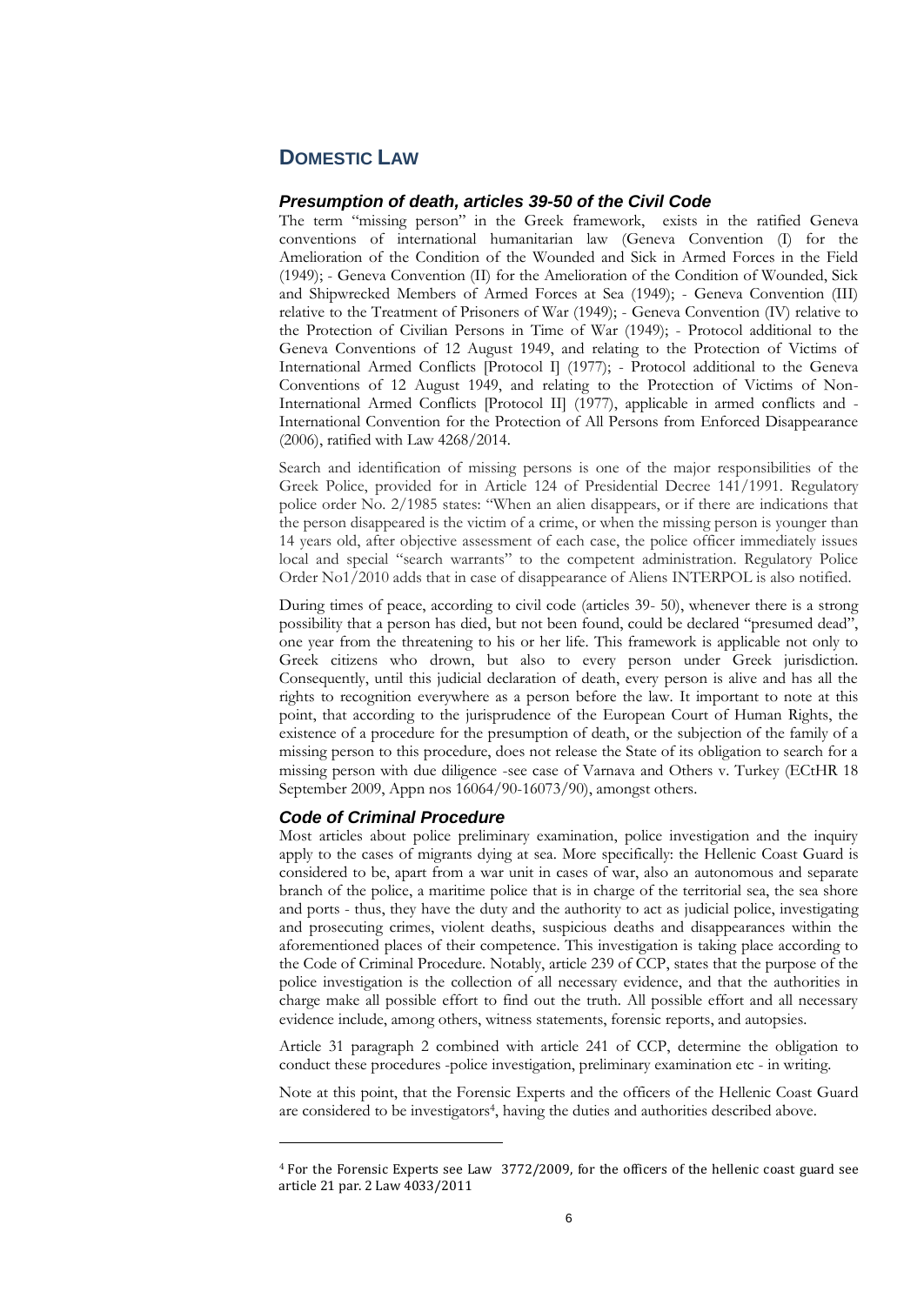#### <span id="page-6-0"></span>*Law 3772/2009*

Forensic Experts, defined in Law 3772/2009, are in charge, after an order of the inquiry authorities - under the CCP, meaning, most often the Public Prosecutor - to investigate:

- Violent deaths, including murders and manslaughters, car accidents, labour accidents, domestic accidents, medicine intoxications, suicides;
- Sudden deaths;
- Deaths in custody, in penitentiaries and penal institutions, police cells, hospitals, rest homes;
- Injuries and other incidents of penal interest;
- Sexual offenses;
- Offenses related to drugs.

Within this mandate, it is considered that Forensic Experts and the Hellenic Coast Guard have the duty to collect the DNA of the remains of migrants found dead at sea, which is sent to the Central Forensic Service in Athens and subsequently to the General Directorate of Criminal Investigations, in Athens.

#### <span id="page-6-1"></span>*Athens Forensic Service*

The National Forensic Service, divided into the Forensic Service of Athens and several regional forensic services, all belonging to the Ministry of Justice, is responsible for carrying out all forensic acts ordered by the public prosecutors or criminal investigation authorities, under law 3772/2009. Inside the Forensic Service of Athens a genetics laboratory operates, responsible, among others, for DNA Storage. European Council's Framework Decision 2009/905/JHA of 30 November 2009 on accreditation of forensic service providers carrying out laboratory activities is not yet transposed in the Greek legal order, though this laboratory is accredited with ISO 17025. The laboratory is the first to deal with cases requiring DNA analysis and cooperates with judicial authorities as well as the Police and Lesbos Coroner -the same applies to all other Coroners in Greek territory, in charge of violent deaths. All the DNA samples of migrant bodies found, both identified and unidentified, are sent, stored and indexed in this laboratory. There is no general law provision or internal regulation providing for the future use of the sample, as there is for the Directorate of Criminal Investigations – see below, but the Director has introduced an electronic system to compare automatically every "new arrival" of DNA sample with the existing ones. This database is at the disposal of every migrant who refers to Greek Police or Interpol in search of missing persons. The following fact is to be noted from the field search conducted on Lesbos: Even though many DNA samples remain unidentified, in certain circumstances, the DNA analysis has demonstrated family links between members of the same family. In some sad cases, DNA samples of bodies found later were linked to existing samples, showing that all the family have died at sea. In the case of missing children Othman Roder and Othman Alnd<sup>5</sup> an official response has been sent to the father/uncle, stating that according to the existing database, no DNA sample could be linked with them. This database is considered to be best practice, since DNA profiles are not only used in criminal proceedings but also for the identification of victims, particularly after major disasters.

#### <span id="page-6-2"></span>*Directorate of Criminal Investigations*

-

Under article 27, law 4249/2014, the Directorate of Criminal Investigations (DCC), designed to be the national criminal and forensic service, is responsible, inter alia, for "Keeping the national archives for genotypes – DNA – and fingerprints, and to guarantee the exchange of data and information in cross-border cooperation, particularly for combating terrorism and cross-border criminality, according to the Council decisions 2008/615/JHA of 23.6.2008 and 2008/616/ JHA of 23.6.2008 (CL 210/6.8.2008)" DCC is

<sup>5</sup>http://www.astynomia.gr/index.php?option=ozo\_content&perform=view&id=2035&Itemid=42 8&lang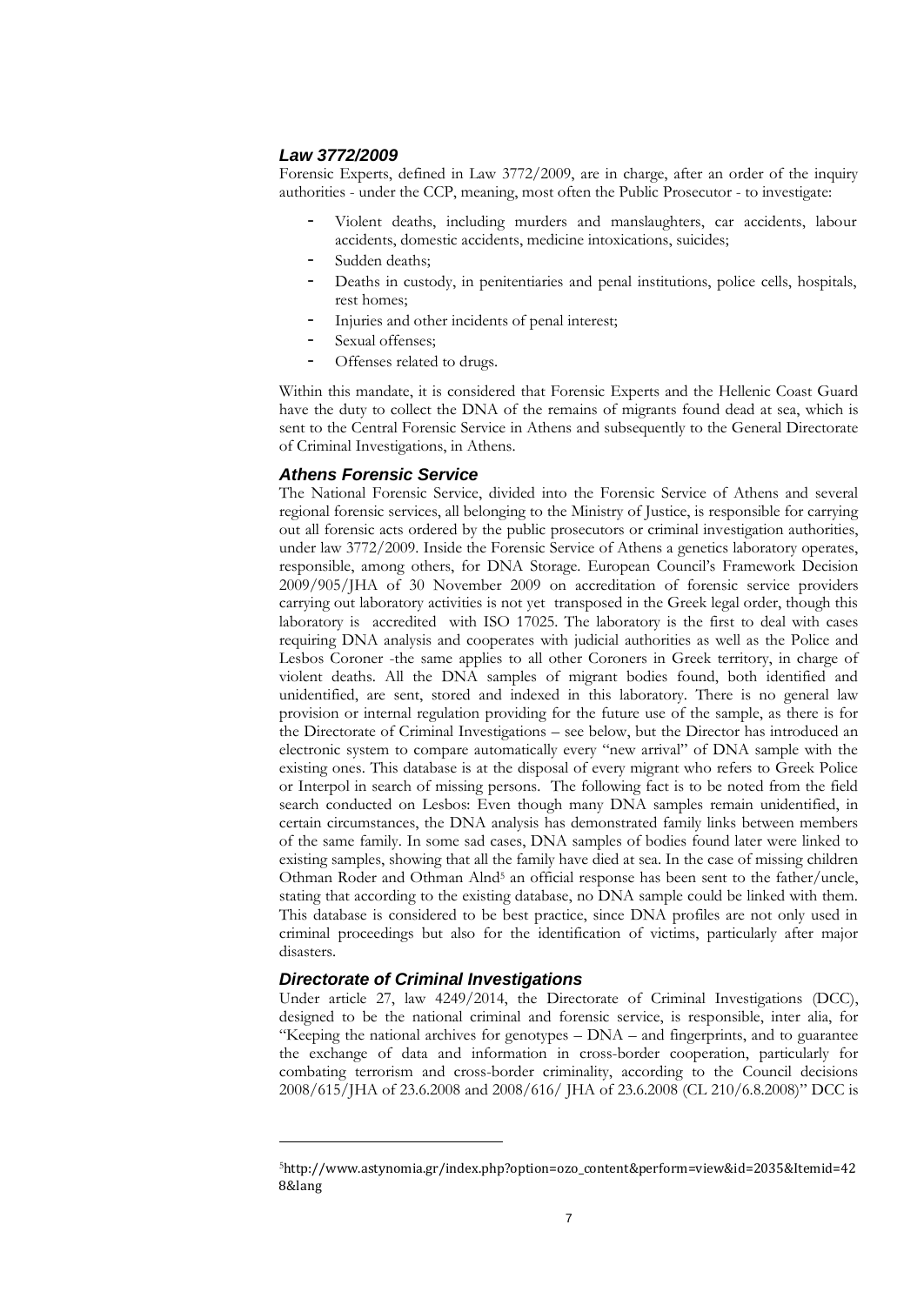updating the national archive for genotype, receiving also the database of Athens Forensic Service, and storing it within the national archive.

Under Presidential Decree 342/1977, setting out the Operation Rules of the Directorate of Criminal Investigation, as amended with P. D 14/2001, P.D 223/2003 and P.D 9/2012, a separate bureau is instituted for keeping, registering and searching DNA inside the DCC. Another separate bureau is instituted, aiming to identify unidentified bodies found, and responsible for the proper examination of biological material and samples of skeletal remains.

So, in practice, the responsible authority for managing a body from the time it is found to its burial or repatriation, are the investigating authorities, in cases of dead migrants at sea, the Greek Coastguard.

It is to be noted that on Lesbos, for each dead body of a migrant found at sea, two order numbers are issued, one from the Coastguard and the other from the Coroner. Those numbers represent the files including all information about the dead body. The second number, given by the Coroner after the autopsy, is linked with the DNA sample taken and sent to the competent authorities as described above. These numbers are also engraved on the markers on tombs of dead migrants in Kato Tritos cemetery, where they are buried, both for identified and unidentified bodies. This practice is not provided for in law, and is thus not always practiced by Coroners or Coastguard Directorates. Nevertheless, it is good practice. Giving all bodies found at sea at least one number, under an institutionalized archiving model, including DNA archiving, would offer legal security both to any relatives in search of missing people, and to all other state procedures following the death of a migrant at sea, for example repatriation of bodies to be buried, burial of the bodies and others. It would also offer accessibility and transparency to all procedures concerning a very sensitive matter. To conclude, legal institutionalisation of the archiving system of bodies of migrants found at sea, in particular, with a differentiation from other bodies found in Greek territory, is considered to be a necessity.

According to Law 3772/2009 and the Code of Criminal Procedure, the autopsy, as well as the DNA sampling, is done by the competent Coroner, ordered by the Deputy Prosecutor, after the relevant report of the competent investigation authority -thus, in this case, the Coastguard Officers. It is to be noted that the DNA sample is taken by blood sample, and if the body's condition cannot allow blood to be taken, a sample from muscles or the skeleton is taken. The sample is given an order number by the Coroner, registered in his own digital database, and then sent to the Central Forensic Service in Athens to be registered in the databases described above.

The responsible authorities for the identification of a dead body are, at the first stage of the investigation, the judicial investigation authorities on the islands and where bodies are found at sea, that is the Greek Coastguard and the Coroner. They try to identify the bodies by showing photographs of the dead to survivors of the same shipwreck or by taking testimonies of survivors, and by comparing, if necessary, DNA samples. In a second stage, and if the body remains unidentified after the search conducted by the investigating authorities, the responsible authority to continue the research about the identity of a body is the Directorate of Criminal Investigations. The DCC is also responsible for archiving the relevant DNA samples.

Nevertheless, there is no procedure for notifying the family of persons reported as missing, or about new bodies found. Whoever tries to trace a missing person has to follow up himself, for the result of the research and for any database renewal, addressing the Central Forensic Service and the Directorate of Criminal Investigations.

#### <span id="page-7-0"></span>*International Law*

As of 2009, UNESCO's International Declaration on Human Genetic Data and UNESCO's earlier Universal Declaration on the Human Genome and Human Rights (1997) were the only international declarations that addressed the issue of protecting genetic data. The 2003 declaration emphasizes that any practice involving the collection,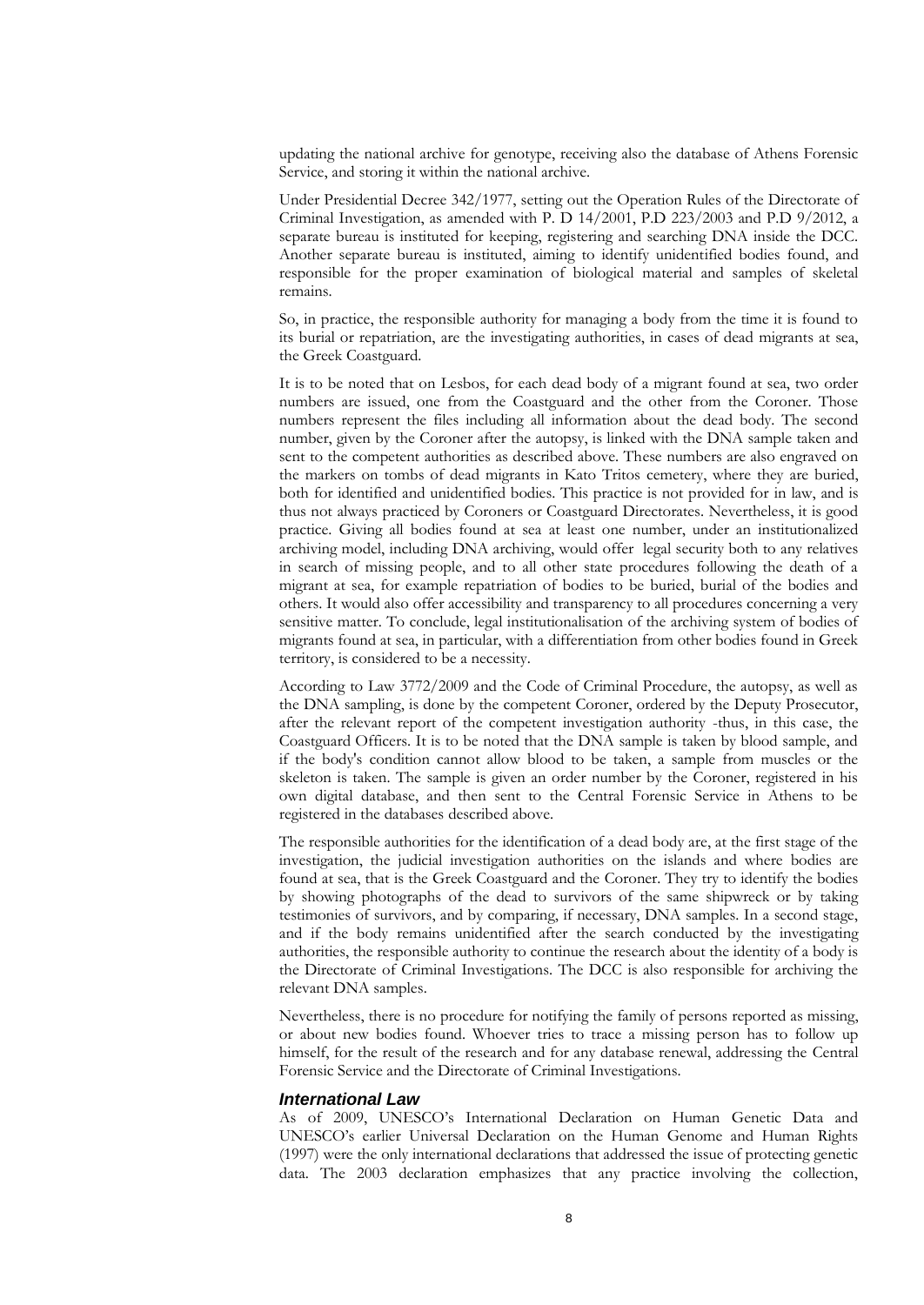processing, use and storage of human genetic data should be consistent with both domestic legislation and international human rights law. The preamble to the declaration contains some particularly far-sighted observations:

"...human genetic data have a special status on account of their sensitive nature since they can be predictive of genetic predispositions concerning individuals and […] the power of predictability [sic] can be stronger than assessed at the time of deriving the data; they may have a significant impact on the family, including offspring, extending over generations, and in some instances on the whole group; they may contain information the significance of which is not necessarily known at the time of the collection of biological samples; and they may have cultural significance for persons or groups." The following relate to the protection of all personal data, including genetic data:

- biological samples left by the missing person, either as medical samples or other biological artefacts. "personal data" means any information relating to an identified or identifiable individual;
- personal data shall be collected and processed fairly and lawfully;
- the consent of the individual is required for the collection and use of personal data, except if required by a substantial public interest or for the protection of the vital interests of the person concerned;
- the collection and processing of personal data shall be limited to that which is necessary for the purpose identified at the time of collection, or beforehand;
- sensitive data should only be collected and processed with appropriate safeguards;
- personal data should be accurate, complete and updated as is necessary for the purpose for which they are used;
- security safeguards, appropriate to the sensitivity of the information, should protect personal data;
- personal data may not be used, disclosed or transferred for purposes other than those for which they were collected without the consent of the person concerned, except if required by a substantial public interest or for the protection of the vital interests of the person concerned;
- personal data may be transferred only to third parties who respect the principles of personal data protection;
- personal data should be deleted as soon as the purpose of their collection has been fulfilled, or when no longer necessary. They may, however, be retained for a definite period if required for the benefit of the individual to whom they relate or if essential for the performance of the humanitarian tasks of the organization that collected the data; and
- access to personal data should be granted to the individual to whom the data relate. Allowances should also be made for the right to challenge the accuracy and completeness of the data and to have them amended as appropriate.
- The following set of principles relates specifically to the use of biological samples and the resulting DNA profiles: the collection, use and disclosure of DNA profiles are subject to the rules relative to the protection of personal data;
- DNA samples may be collected and analysed only for a clearly identified and specific purpose;
- identification of human remains through DNA typing should be undertaken when other investigative techniques of identification are not adequate;
- DNA samples may be taken and analysed only with the informed consent of the individual (see Section 6.2), except where an overriding public interest dictates otherwise. An overriding public interest should be limited to criminal investigations or public security and, in case of death, to the identification of remains. The specific purpose should only be direct individual identification;
- only appropriately trained persons shall take DNA samples;
- DNA information that is collected may be used and disclosed only for the purpose identified at the time of collection, or beforehand;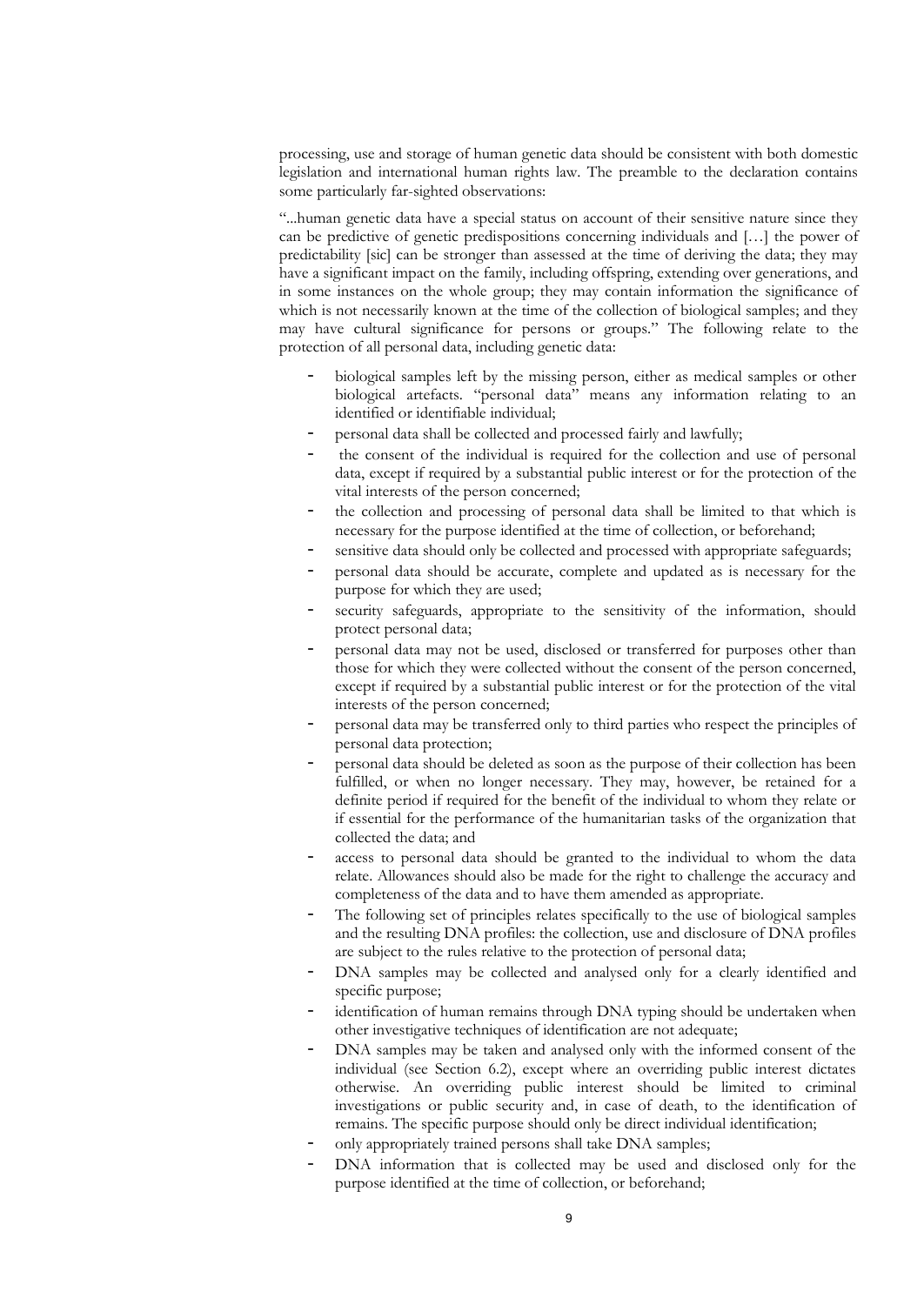- DNA samples and profiles should be destroyed or deleted after they have served the purpose for which they were collected, unless required for related purposes;
- only laboratories with appropriate technical capacity and quality assurance/control measures should perform DNA analysis;
- DNA samples, profiles and records should be adequately protected from unauthorized access and use; and
- DNA profiles or samples should be disclosed, transferred or compared in the context of international cooperation only for the purpose identified at the time of collection, or beforehand, and only with the consent of the persons concerned, except in cases defined by law.

## <span id="page-9-0"></span>**THE RIGHT TO THE SEARCH AND COLLECTION OF BODIES OF FAMILY MEMBERS DROWNED AT SEA**

#### <span id="page-9-1"></span>*The right to a religious burial of the relatives' choice*

These rights are protected by the Greek Constitution, article 2 para. 1, also protecting human dignity, and article 5, protecting the honour of every person in the Greek territory, regardless of the person's nationality, race, language and political beliefs. In article 21 of the Constitution, the family is put under the State's protection.

In the European Convention on Human Rights, Article 2, for the protection of human life, includes a procedural obligation to investigate unlawful or suspicious deaths, also including the right of the family to be informed of the progress of the investigation6. Article 3 which prohibits inhuman and degrading treatment is found to be applicable to degrading treatment of the dead body of a family member7, whereas article 8 provides a right to respect for one's "private and family life", including the right to bury one's relatives8. In a recent judgement in the case of Girard vs France, the Court recognized a new right under Article 8 – the right to bury one's relatives. This case involved three aspects of dealing with an individual's remains under the Convention: returning the body to relatives, organizing and attending a funeral, and treatment of samples taken from the body for investigation purposes.

Concerning the obligation of the state to collect bodies from the sea, there is no particular domestic text. All the relevant domestic framework listed and analysed above about police investigation and the collection of the information in cases of sudden deaths, apply here as well.

Concerning the right to a religious burial of the family's choice: After the autopsy is done the burial must be immediately proceeded with. Concerning burials, the only particular existing text is a recent Circular for further clarification of art. 14 par. 9 Law 4332/2015 of the Ministry of Interior, stating that the urgent funding of the needs of the reception of third country nationals, managed by the Organizations of Local Administration, also includes the cost of burials. <sup>9</sup> The new Law 4375/2016 (article 19) applies also, trying to overcome some bureaucratic barriers concerning the burial costs of dead migrants. All these issues are now covered with the general term "reception of migrants", which makes it easier to find pragmatic solutions. Within this framework the Local Municipality is now free to assign on rotation Funeral Offices responsible for migrant burials and to justify the expenses of burials.

**.** 

<sup>&</sup>lt;sup>6</sup> ECHR, Case or Varanava and others v. Turkey, (Applications nos. 16064/90, 16065/90, [16066/90, 16068/90, 16069/90, 16070/90, 16071/90, 16072/90](http://hudoc.echr.coe.int/eng%23%257B) and [16073/90\)](http://hudoc.echr.coe.int/eng%23%257B), case Papapetrou and others v. Greece, (Application n[o 17380/09\)](http://hudoc.echr.coe.int/eng%23%257B).

<sup>7</sup> ECHR, 13.1.2015, Elberte v. Latvia (61243/08).

<sup>8</sup> See ECHR case Girard v. France (application n[o 22590/04\)](http://hudoc.echr.coe.int/eng%23%257B)

<sup>9</sup> See the Circular 5522/16 of the Ministry of Interior, issued on 2-2-2016.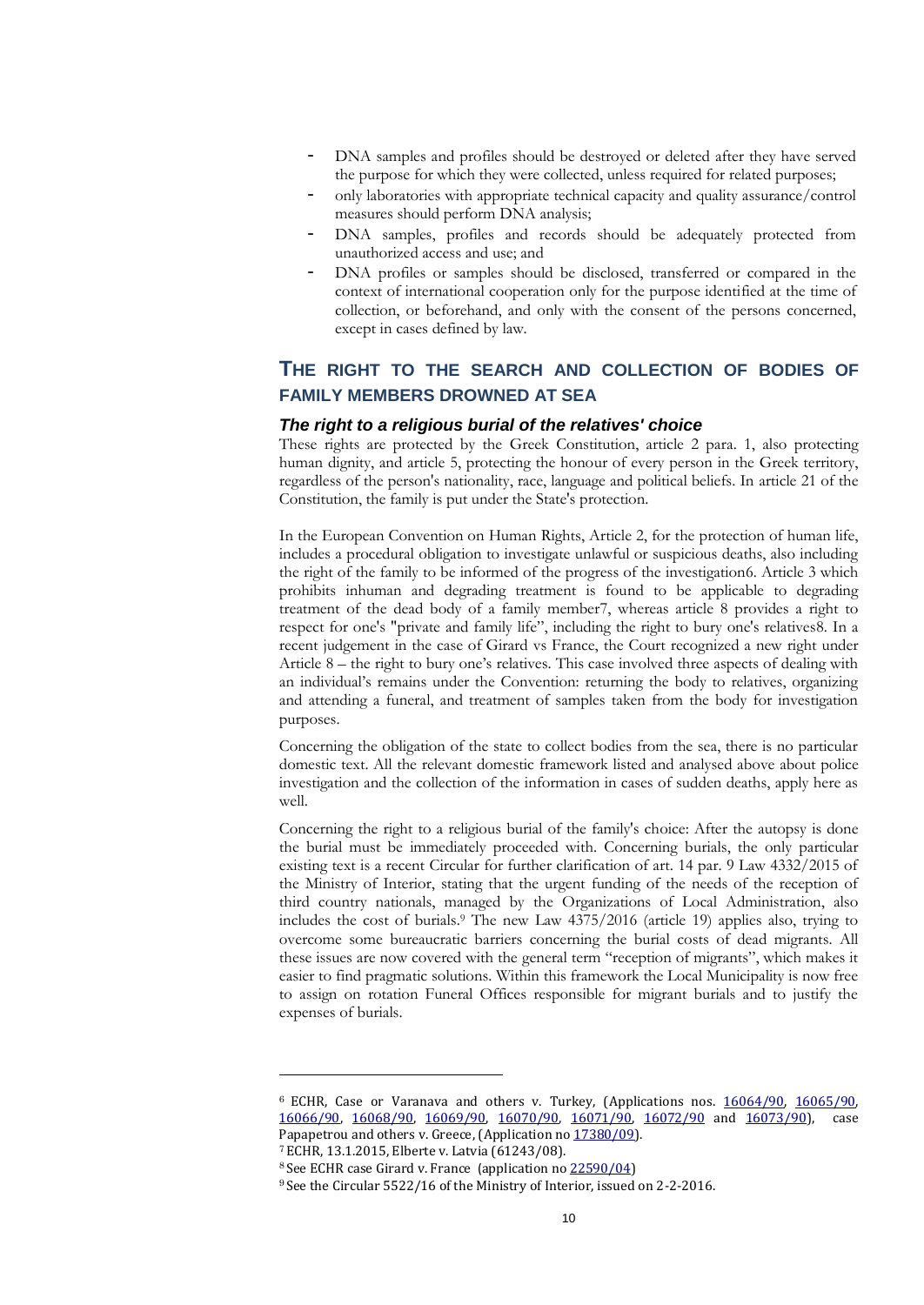The establishment of new cemeteries for migrants and the administration of the existing ones is provided by the Emergency Law 582/1968 and the Ministerial Decision A5/1215/19.4‐10.5.1978 (Journal of Government B' 424) on the terms for the establishment of cemeteries. According to Art. 2 (1) of this Ministerial Decision, new cemeteries may only be established according to the procedures defined in Art. 1 and 2 of Emergency Law 582/1968. The establishment of the migrants' cemetery in Kato Tritos didn't follow this long procedure, but has been created instead under a state of emergency, with the Municipality of Mytilene granting for this use a piece of its land.

#### <span id="page-10-0"></span>*Registering the death*

The registration of dead people could become a complicated issue. In principle the procedure for registering the death for a body found is the same for migrants and for Greek citizens. Death certificates are issued following a report of the coroner, who has performed the autopsy and is certifying the death to the Registry. The death certificates are issued for both identified and unidentified bodies, and the burial procedure takes place only when a death certificate is provided to the cemetery and responsible authorities.

The procedure for registering the deaths is provided for by law 344/1976 -on Civil Status Acts, as amended by law 4144/2013. According to article 38 of the Law 344/1976, if the place of the death of a unidentified body is unknown, then the registrar of the place where the body is found is responsible to register the death. According to article 39 of the law 344/1976, if the place of the death is known then responsible authority to issue the death certificate is the Registrar of the place of the death<sup>10</sup>. If the body is not found, article 39 of Civil Code may be applicable: It is considered that the death of a person whose body has not been found, has been proved, if he or she disappeared under circumstances that make the death certain. In practice, based on the statement of the coastguard authority, deaths at sea are never considered definitive but very possible. To conclude, in case the body of a missing migrant is not found, the registrar cannot issue the death certificate and if the family needs a death certificate, then the deceased must be declared legally dead within the procedures of article 39-50 of the Civil Code.<sup>11</sup> In a case where a body is found, the death certificate is issued, even if the body gets never identified by family members.

In special circumstances, according to article 36 the dead body could be buried without the death certificate, following permission from the mayor. Then the death certificate is issued following an order from the public prosecutor. This is not the case on Greek islands concerning bodies found at sea, where funerals are proceeded with as normal, after the death certificates are issued by the Registry.

-

<sup>10</sup> Ministry of Of interior Opinion TADK 14284/23-11-2015.

<sup>&</sup>lt;sup>11</sup> Legal Council of State Opinion (75/2002).